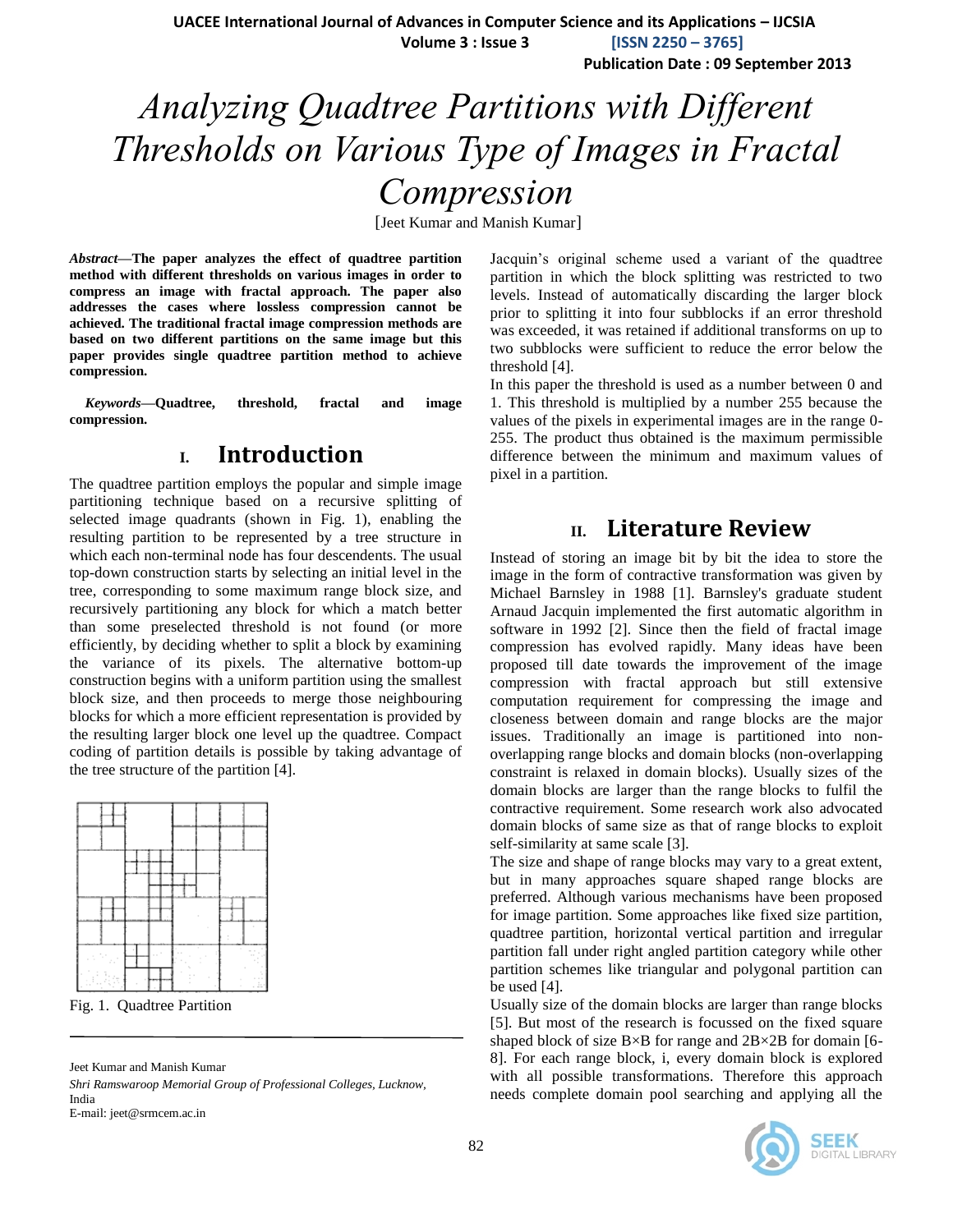**Volume 3 : Issue 3 [ISSN 2250 – 3765]**

**Publication Date : 09 September 2013**

transformations one by one which consumes much time. After this a best matched domain block is selected on the basis of minimum distance [9,10]. At last for each range block the location of the best matched domain block is stored along with the transformation applicable on the particular domain block. Therefore the image is stored as a list of domain block locations and corresponding transformations.

The traditional fractal image compression method described in the previous paragraph is lossy. In fact most of the fractal image compression methods are lossy. Only very few methods are lossless, for example the method given by Korakot Prachumrak et. al. that makes extensive usage of simultaneous equations is lossless [11]. A common characteristic of most images is that the neighbouring pixels are correlated and therefore contain redundant information [12].

# **III. Proposed Work**

Different applications need different type of compression. Some application can tolerate loss up to a great extent but other cannot tolerate the loss of even a single bit. These different needs can be handled by setting up the threshold value.

Traditionally the fractal image compression was done by dividing a given image into domain blocks and range blocks, i.e., two partitions are required on the same image. The approach given here do not require two different partitions on the same image, rather a single partition will serve the purpose.

The output of quadtree decomposition can be explored for self-similar subblocks. If a subblock with certain pixel values found elsewhere in the image with same size or different size, that block need not to be stored twice. The pixel value of the block can be stored in a sorted array along with the information of its replication, i.e., replication information can be in the form of a triplet (row index for upper left corner, column index for upper left corner, block size).

The work has been conducted on four types of images as shown below.

### *A. Type 1 image*

The image shown in figure 1 has only two gray levels. Moreover these two gray levels occur in the regular or defined regions therefore simplify the compression task.



Fig. 2. Type 1 Image with two areas

# *B. Type 2 image*

The image shown in figure 2 has many gray levels. Moreover these gray levels do not occur in the regular or defined regions. Since the image is coarse grained, the compression task is not very much complex.



Fig. 3. Type 2, Coarse Grained Image

# *C. Type 3 image*

The image shown in figure 3 has many gray levels. But these gray levels occur in somewhat defined regions. These images are also known as gradient images. Since the gradient follows a pattern, the compression task is not very much complex in this case also.



Fig. 4. Type 3, Gradient Image

# *D. Type 4 image*

These types of images are very complex. The image shown in figure 4 has many gray levels. But these gray levels are so irregularly placed that the search of local similarity is very hard. These images are also known as fine grained images.



Fig. 5. Type 4, Fine Grained Image

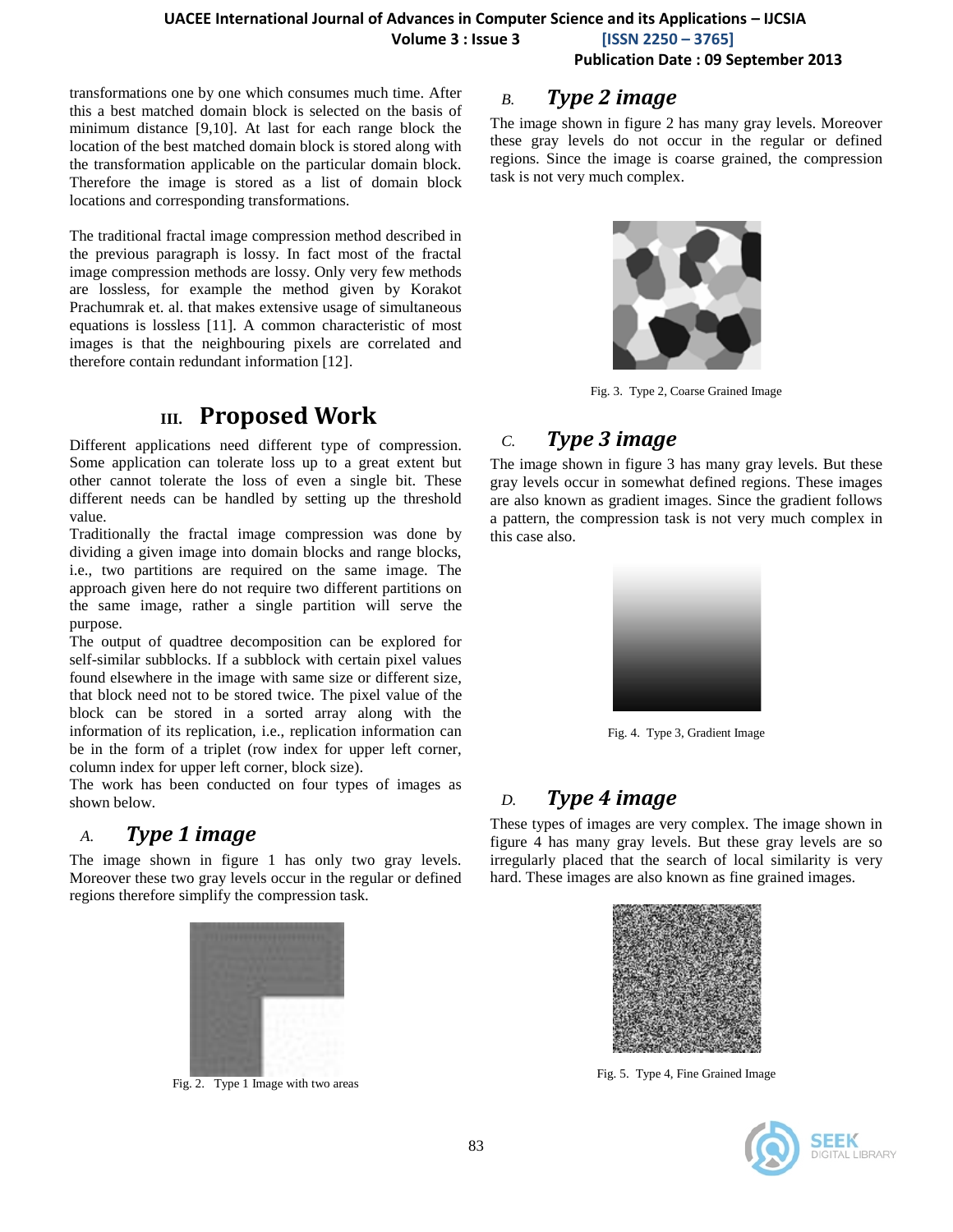**Publication Date : 09 September 2013**

# **IV. Experimental Results**

Experiments have been done on these four types of images as given below.

# *A. Working with type 1 image*



Fig. 6(a). Quadtree partition of type 1 image with 0 threshold



Fig. 6(b). Quadtree partition of type 1 image with 0.1 threshold



Fig. 6(c). Quadtree partition of type 1 image with 0.2 threshold



Fig. 6(d). Quadtree partition of type 1 image with 0.3 threshold

|       | <b>TABLE I</b>                                    |              |               |       |  |  |
|-------|---------------------------------------------------|--------------|---------------|-------|--|--|
|       | NUMBER OF BLOCKS OF VARIOUS SIZES IN TYPE 1 IMAGE |              |               |       |  |  |
| Image | Threshold                                         | Block        | No of         | Total |  |  |
| Type  |                                                   | Size         | <b>Blocks</b> |       |  |  |
| Type1 | 0.0                                               | $2\times2$   | $\theta$      | 4     |  |  |
|       |                                                   | $4\times4$   | $\theta$      |       |  |  |
|       |                                                   | $8\times8$   | $\theta$      |       |  |  |
|       |                                                   | $16\times16$ | $\theta$      |       |  |  |
|       |                                                   | $32\times32$ | 4             |       |  |  |
|       |                                                   | $64\times64$ | 0             |       |  |  |
|       | 0.1                                               | $2\times2$   | $\theta$      | 4     |  |  |
|       |                                                   | $4\times4$   | $\theta$      |       |  |  |
|       |                                                   | $8\times8$   | $\theta$      |       |  |  |
|       |                                                   | $16\times16$ | 0             |       |  |  |
|       |                                                   | $32\times32$ | 4             |       |  |  |
|       |                                                   | $64\times64$ | $\theta$      |       |  |  |
|       | 0.2                                               | $2\times2$   | 0             | 4     |  |  |
|       |                                                   | $4\times4$   | 0             |       |  |  |

|     | $8\times8$   |   |  |
|-----|--------------|---|--|
|     | $16\times16$ |   |  |
|     | $32\times32$ |   |  |
|     | $64\times64$ | 0 |  |
| 0.3 | $2\times2$   |   |  |
|     | $4\times4$   |   |  |
|     | $8\times8$   |   |  |
|     | $16\times16$ |   |  |
|     | $32\times32$ |   |  |
|     | $64\times64$ |   |  |

# *B. Working with type 2 image*



Fig. 7(a). Quadtree partition of type 2 image with 0 threshold



Fig. 7(b). Quadtree partition of type 2 image with 0.1 threshold



Fig. 7(c). Quadtree partition of type 2 image with 0.2 threshold



Fig. 7(d). Quadtree partition of type 2 image with 0.3 threshold

| TABLE 2                                           |
|---------------------------------------------------|
| Number of Blocks of Various sizes in Type 2 Image |

|       |           |              | . .           |       |
|-------|-----------|--------------|---------------|-------|
| Image | Threshold | <b>Block</b> | No of         | Total |
| Type  |           | <b>Size</b>  | <b>Blocks</b> |       |
| Type2 | 0.0       | $2\times2$   | 231           | 252   |
|       |           | $4\times4$   | 21            |       |
|       |           | $8\times8$   |               |       |
|       |           | $16\times16$ |               |       |
|       |           | $32\times32$ |               |       |
|       |           | $64\times64$ |               |       |
|       | O 1       | $2\times2$   | 310           |       |



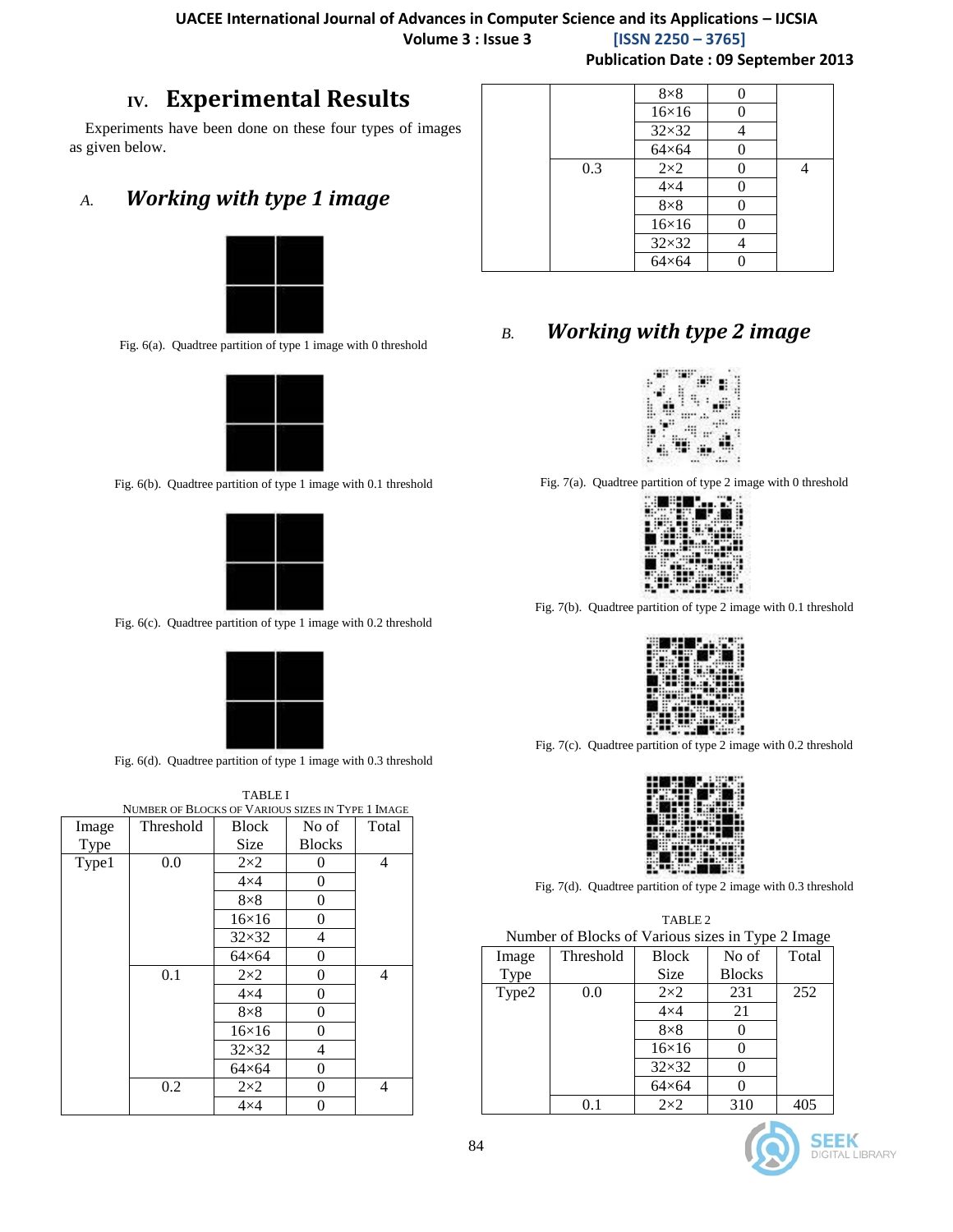### **UACEE International Journal of Advances in Computer Science and its Applications – IJCSIA Volume 3 : Issue 3 [ISSN 2250 – 3765]**

**Publication Date : 09 September 2013**

| 89<br>$4\times4$<br>$8\times8$<br>6<br>$16\times16$<br>0<br>$32\times32$<br>0<br>$64\times64$<br>$\overline{0}$<br>0.2<br>$2\times2$<br>408<br>295<br>$4\times4$<br>106<br>$8\times8$<br>7<br>$\overline{0}$<br>$16\times16$<br>$32\times32$<br>0<br>$64\times64$<br>$\overline{0}$<br>390<br>0.3<br>$2\times2$<br>271<br>$4\times4$<br>107<br>12<br>$8\times8$<br>$16\times16$<br>0<br>$32\times32$<br>$\overline{0}$<br>0<br>$64\times64$ |  |  |  |
|---------------------------------------------------------------------------------------------------------------------------------------------------------------------------------------------------------------------------------------------------------------------------------------------------------------------------------------------------------------------------------------------------------------------------------------------|--|--|--|
|                                                                                                                                                                                                                                                                                                                                                                                                                                             |  |  |  |
|                                                                                                                                                                                                                                                                                                                                                                                                                                             |  |  |  |
|                                                                                                                                                                                                                                                                                                                                                                                                                                             |  |  |  |
|                                                                                                                                                                                                                                                                                                                                                                                                                                             |  |  |  |
|                                                                                                                                                                                                                                                                                                                                                                                                                                             |  |  |  |
|                                                                                                                                                                                                                                                                                                                                                                                                                                             |  |  |  |
|                                                                                                                                                                                                                                                                                                                                                                                                                                             |  |  |  |
|                                                                                                                                                                                                                                                                                                                                                                                                                                             |  |  |  |
|                                                                                                                                                                                                                                                                                                                                                                                                                                             |  |  |  |
|                                                                                                                                                                                                                                                                                                                                                                                                                                             |  |  |  |
|                                                                                                                                                                                                                                                                                                                                                                                                                                             |  |  |  |
|                                                                                                                                                                                                                                                                                                                                                                                                                                             |  |  |  |
|                                                                                                                                                                                                                                                                                                                                                                                                                                             |  |  |  |
|                                                                                                                                                                                                                                                                                                                                                                                                                                             |  |  |  |
|                                                                                                                                                                                                                                                                                                                                                                                                                                             |  |  |  |
|                                                                                                                                                                                                                                                                                                                                                                                                                                             |  |  |  |
|                                                                                                                                                                                                                                                                                                                                                                                                                                             |  |  |  |

# *C. Working with type 3 image*



Fig. 8(a). Quadtree partition of type 3 image with 0 threshold

|                                    |  |  | 温度温度温度  |  |
|------------------------------------|--|--|---------|--|
|                                    |  |  | 聚铝酸铝铝铝铝 |  |
| ,,,,,,,,,,,,,,,                    |  |  |         |  |
| ---------------<br>--------------- |  |  |         |  |
| ---------------                    |  |  |         |  |
| ---------------                    |  |  |         |  |
| ---------------<br>--------------- |  |  |         |  |
| ---------------                    |  |  |         |  |
| ::長短短短短短:                          |  |  |         |  |
| 11 10 10 10 10 10 10 10 10 1       |  |  |         |  |

Fig. 8(b). Quadtree partition of type 3 image with 0.1 threshold

Fig. 8(c). Quadtree partition of type 3 image with 0.2 threshold

Fig. 8(d). Quadtree partition of type 3 image with 0.3 threshold

|       | TABLE 3                                           |               |                  |                |  |  |
|-------|---------------------------------------------------|---------------|------------------|----------------|--|--|
|       | Number of Blocks of Various sizes in Type 3 Image |               |                  |                |  |  |
| Image | Threshold                                         | <b>Block</b>  | No of            | Total          |  |  |
| Type  |                                                   | Size          | <b>Blocks</b>    |                |  |  |
| Type3 | 0.0                                               | $2\times2$    | $\theta$         | $\overline{0}$ |  |  |
|       |                                                   | $4\times4$    | $\overline{0}$   |                |  |  |
|       |                                                   | $8\times8$    | $\theta$         |                |  |  |
|       |                                                   | $16\times16$  | 0                |                |  |  |
|       |                                                   | $32\times32$  | $\overline{0}$   |                |  |  |
|       |                                                   | $64\times 64$ | $\theta$         |                |  |  |
|       | 0.1                                               | $2\times 2$   | 6                | 176            |  |  |
|       |                                                   | $4\times4$    | 142              |                |  |  |
|       |                                                   | $8\times8$    | 28               |                |  |  |
|       |                                                   | $16\times16$  | 0                |                |  |  |
|       |                                                   | $32\times32$  | $\overline{0}$   |                |  |  |
|       |                                                   | $64\times64$  | $\overline{0}$   |                |  |  |
|       | 0.2                                               | $2\times2$    | $\overline{0}$   | 46             |  |  |
|       |                                                   | $4\times4$    | $\overline{0}$   |                |  |  |
|       |                                                   | $8\times8$    | 40               |                |  |  |
|       |                                                   | $16\times16$  | 6                |                |  |  |
|       |                                                   | $32\times32$  | $\overline{0}$   |                |  |  |
|       |                                                   | $64\times64$  | $\overline{0}$   |                |  |  |
|       | $\overline{0.3}$                                  | $2\times 2$   | $\overline{0}$   | 16             |  |  |
|       |                                                   | $4\times4$    | $\boldsymbol{0}$ |                |  |  |
|       |                                                   | $8\times8$    | $\theta$         |                |  |  |
|       |                                                   | $16\times16$  | 16               |                |  |  |
|       |                                                   | 32×32         | $\overline{0}$   |                |  |  |
|       |                                                   | $64\times64$  | $\mathbf{0}$     |                |  |  |

# *D. Working with type 4 image*



Fig. 9(a). Quadtree partition of type 4 image with 0 threshold



Fig. 9(b). Quadtree partition of type 4 image with 0.1 threshold



Fig. 9(c). Quadtree partition of type 4 image with 0.2 threshold